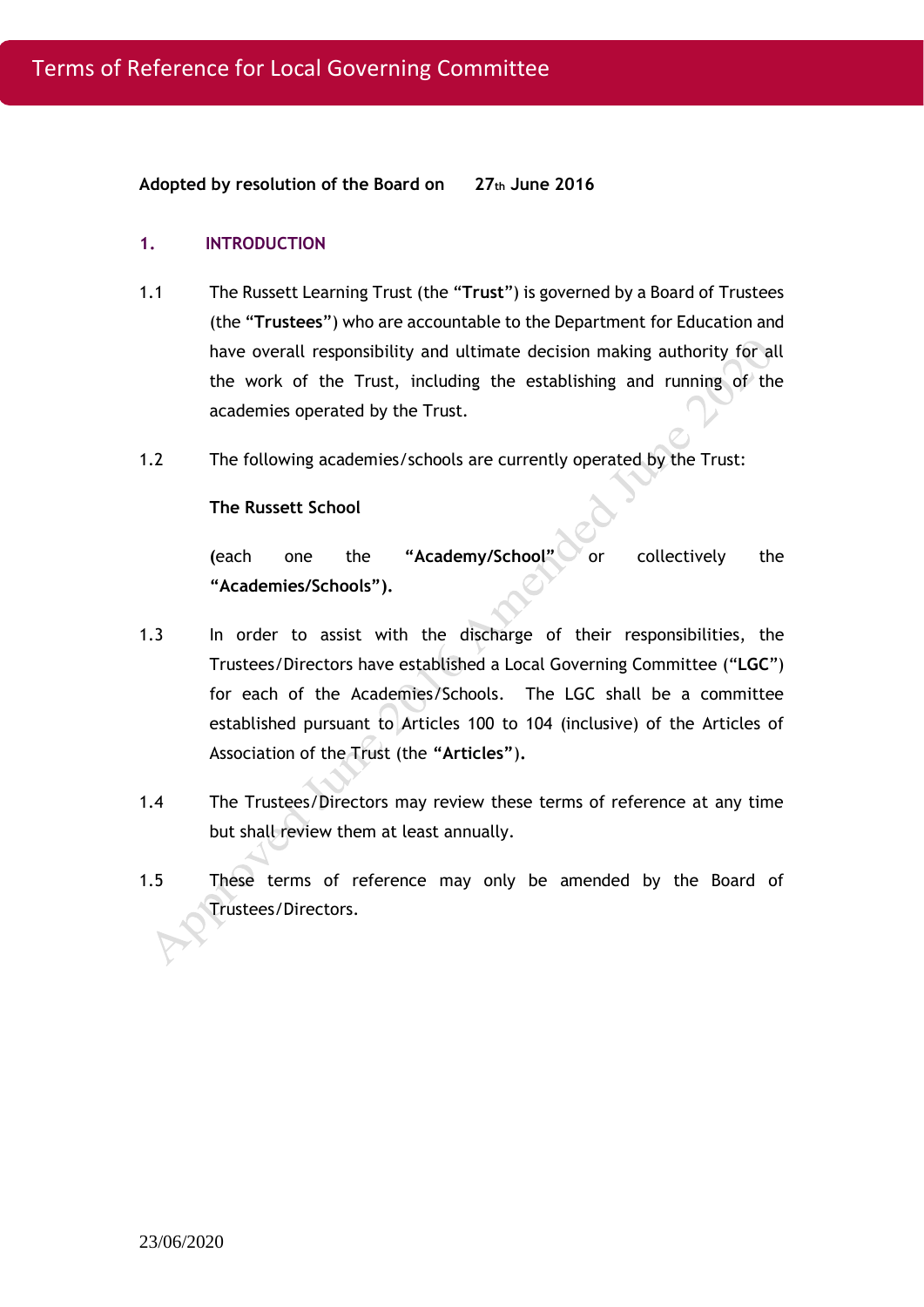## **2. CONSTITUTION OF THE LGCs**

- 2.1 Members of the LGC shall be known as "governors".
- 2.2 The Trustees/Directors have the right to appoint such persons to the LGC as they shall determine
- 2.3 Subject to clause 2.2, the composition of the Academies LGCs shall be as follows:
	- 2.3.1 The Chair;
	- 2.3.2 the Head of the Academy/School (or the Executive Head Teacher if no such person is appointed);
	- 2.3.3 [1] staff governors;
	- 2.3.4 No less than 2 parent governors; and
	- 2.3.5 up to [5] co-opted governors.
- 2.4 The procedure for the appointment and the removal of governors shall be as set out in Annex 1.

# **3. PROCEEDINGS OF THE LGC**

The proceedings for meetings of the LGC shall be as set out in Annex 2.

# **4. RELATIONSHIP BETWEEN THE BOARD AND LGC**

- 4.1 The LGC shall in carrying out its role:
	- 4.1.1 promote high standards and aim to ensure that students and pupils are attending a successful school which provides them with a good education and supports their well-being;
	- 4.1.2 be responsible to the Trustees/Directors for its actions and follow the expectations of governors as laid down by the Trustees/Directors;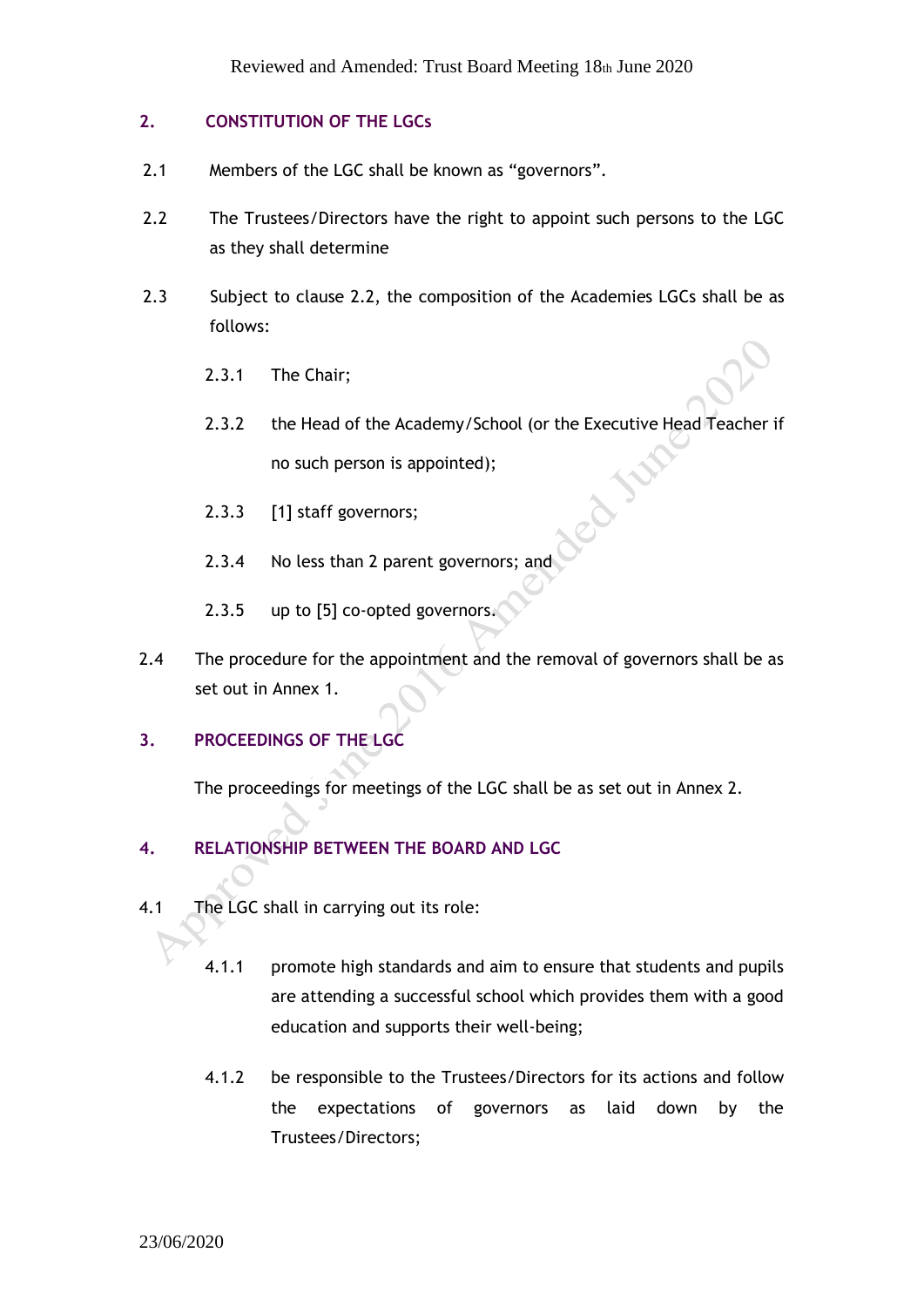- 4.1.3 aim to establish that it is competent, accountable, independent and diverse that promotes best practice in governance;
- 4.1.4 aim to ensure that its governors promote and uphold high standards of conduct, probity and ethics;
- 4.2 The Trustees/Directors shall support the work of the LGC by:
	- 4.2.1 setting a clear strategic vision to allow the LGC to set and achieve its own aims and objectives within such vision;
	- 4.2.2 ensuring that systems are put in place to allow the governors to be presented with timely and good data to allow the LGC to analyse Academy/School performance in order to support and challenge the Head Teacher/Head of School and the senior leadership team of the Academy/School; and
	- 4.2.3 ensuring that the governors have access to high quality training. That is relevant to the needs of the Academy/School and/or set out in their personal annual CPD Plan.
- 4.3 Without prejudice to the Trustees'/Directors other rights to remove any governor and the Trustees/Directors rights to amend these terms of reference at any time, where the Trustees/Directors have concerns about the performance of an LGC they may amongst other actions:

4.3.1. require the relevant LGC to adopt and comply with a governance action plan in such form as determined by the Trustees/Directors;

4.3.2. suspend or remove any or all of the matters delegated to the LGC;

4.3.3.suspend or remove any or all of the governors of the relevant LGC;

- 4.4 The Trustees/Directors may exercise their powers in connection with clause 4.3 where:
	- 4.4.1 the Trustees/Directors (acting reasonably) have concerns about governance or operations at the Academy/School
	- 4.4.2 the Academy/School has a deficit budget (both revenue and capital) in excess of target set by the Trustees/Directors
	- 4.4.3 the Trustees/Directors (acting reasonably) have concerns about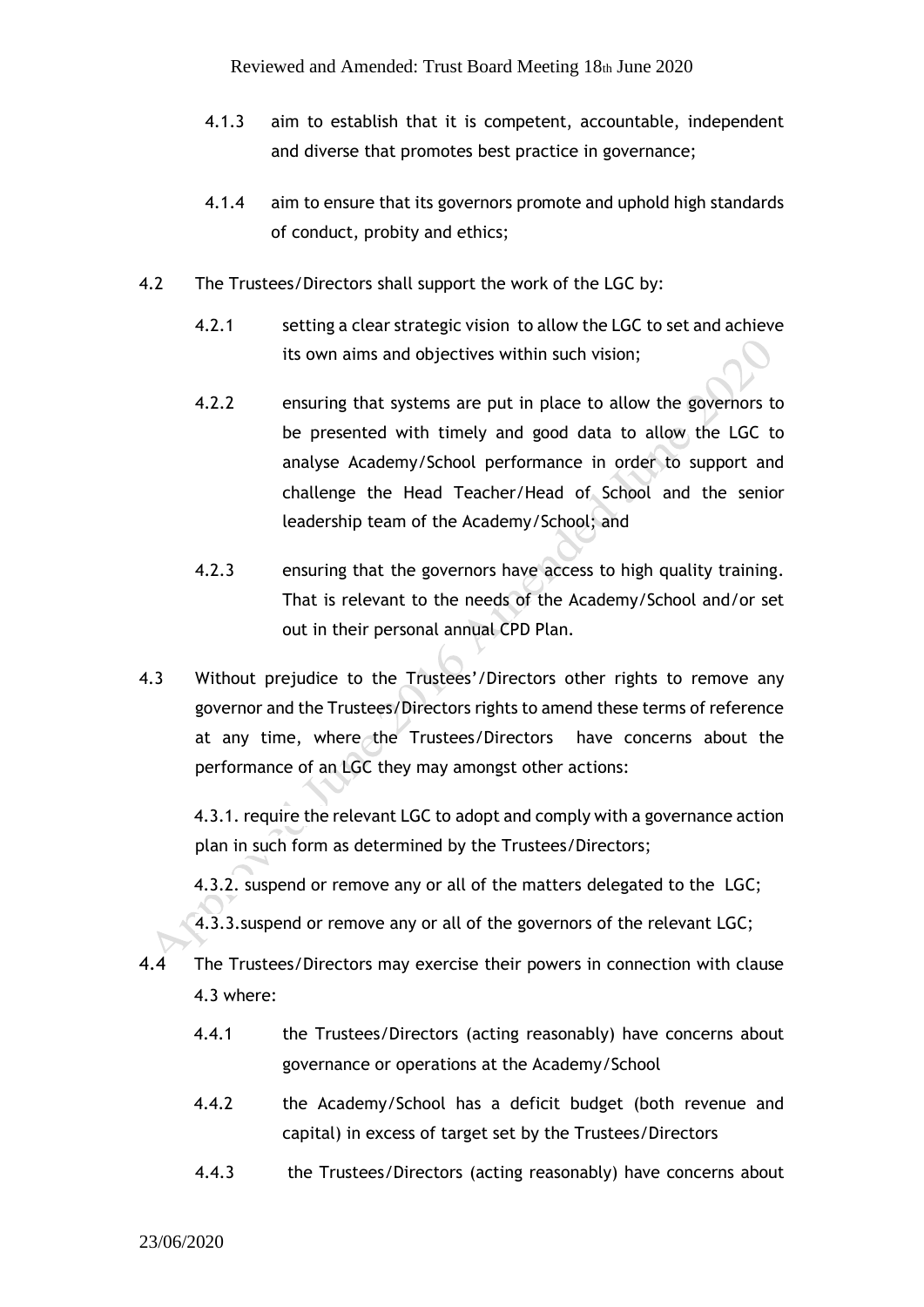the finances of the Academy/School

- 4.4.4 the Academy/School has materially or consistently failed to meet key performances indicators set by the Trustees/Directors
- 4.5 The Trustees/Directors may vary the matters delegated where:
	- 4.5.1 the LGC act outside its delegated powers and limitations;
	- 4.5.2 the LGC are in breach of these terms of reference;
- 4.6 The Trustees/Directors may remove governors where:
	- 4.6.1 the Academy/School is in [material] breach of its funding arrangements;
	- 4.6.2 the LGC is in material breach of these terms of reference or has persistently breached these terms of reference.
- 4.7 The circumstances listed in paragraphs 4.4, 4.5 and 4.6 are illustrative only and shall not limit the rights of the Trustees/Directors to suspend or remove any or all of the matters delegated to the LGC.

## **5 DELEGATED POWERS**

## **General principles**

- 5.1 In the exercise of its delegated powers and functions, the governors of the LGC shall:
	- 5.1.1 ensure that the Academy/School is conducted in accordance with the objects of the Trust, the terms of any trust governing the use of the land which is used for the purposes of the Academy/School, any agreement entered into with the Secretary of State for the funding of the Academy/School and these terms of reference;
	- 5.1.2 promptly implement and comply with any policies or procedures communicated to the LGC by the Trustees/Directors
	- 5.1.3 review its own policies and practices on a regular basis, in view of any advice or recommendations made by the Trustees/Director;
	- 5.1.4 work closely with the Trustees/Director and act with integrity, objectivity and honesty in the best interests of the Trust and the Academy/School;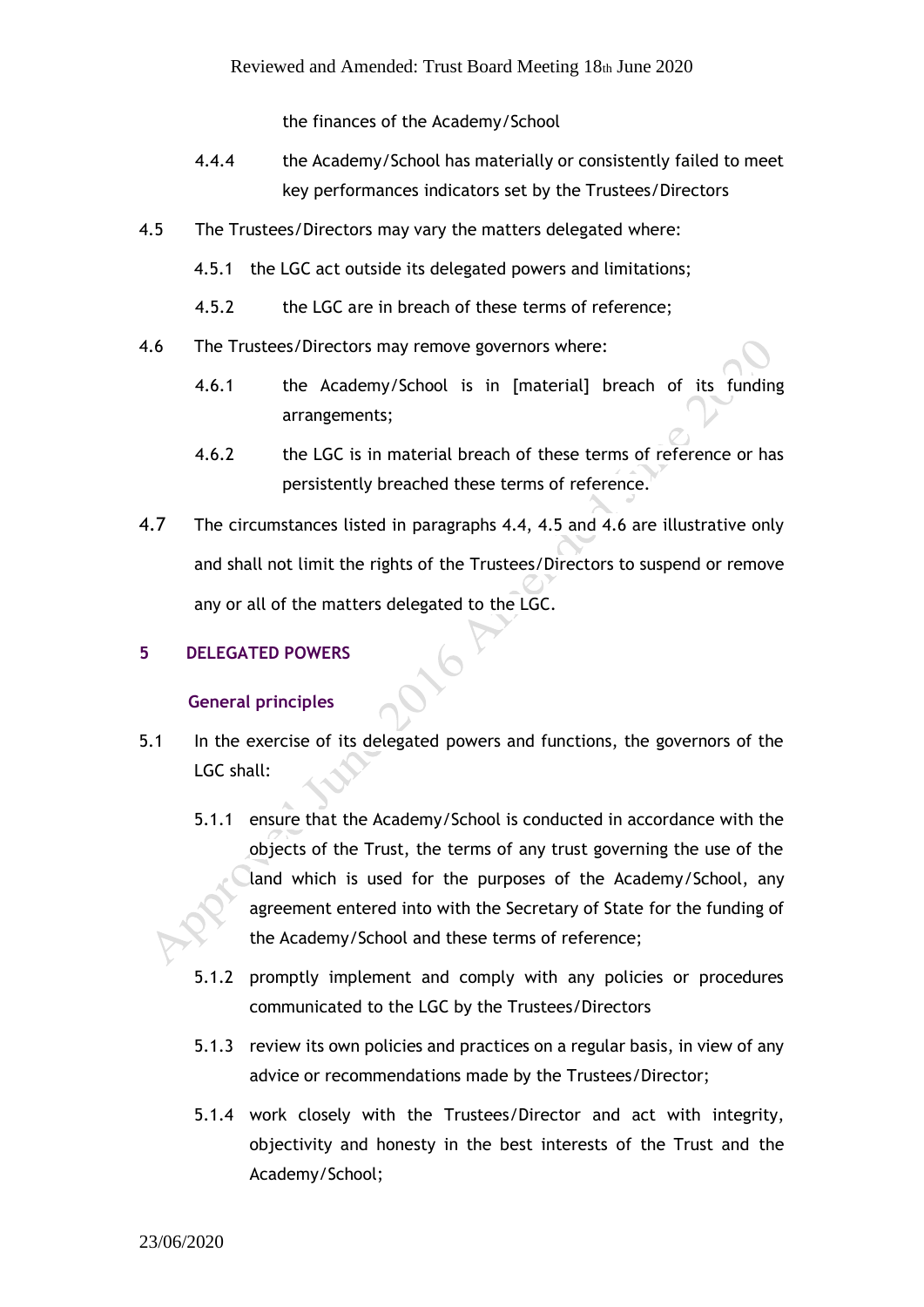- 5.1.5 be open about decisions and be prepared to justify those decisions;
- 5.1.6 keep confidential all information of a confidential nature obtained by them relating to the Academy/School and the Trust; and
- 5.1.7 adopt financial prudence in managing the financial affairs of the Trust in so far as these relate to the Academy/School and are delegated to them.
- 5.2 Each governor shall be required to take part in regular self-review and is accountable for meeting his/her own training and development needs. It is a governor's responsibility to consider if, and raise any concerns where, he/she feels that appropriate training and development is not being provided.
- 5.3 Governors shall be expected to report to the Trust against Key Performance Indicators (KPI's) which have been set for the Academy/School and provide such data and information regarding the business of the Academy/School and the pupils attending the Academy/School as the Trustees/Director may require from time to time.
- 5.4 Annex 3 sets out the powers retained by the Trust, the powers delegated to the CEO, the Academies/School LGCs and the Head Teacher/Head of School.
- 5.5 For the avoidance of doubt, where a power is not expressly delegated to the CEO, any LGC or Head Teacher/Head of School it will be deemed to have been retained by the Trust regardless of whether it is specified in Annex 3.
- 5.6 Annex 3 may be reviewed by the Trustees/Director at any time but shall be reviewed at least annually. Trustees reserve the right to remove or alter any delegation at any time, whilst having due regard to, but not being bound by, the views of the LGC.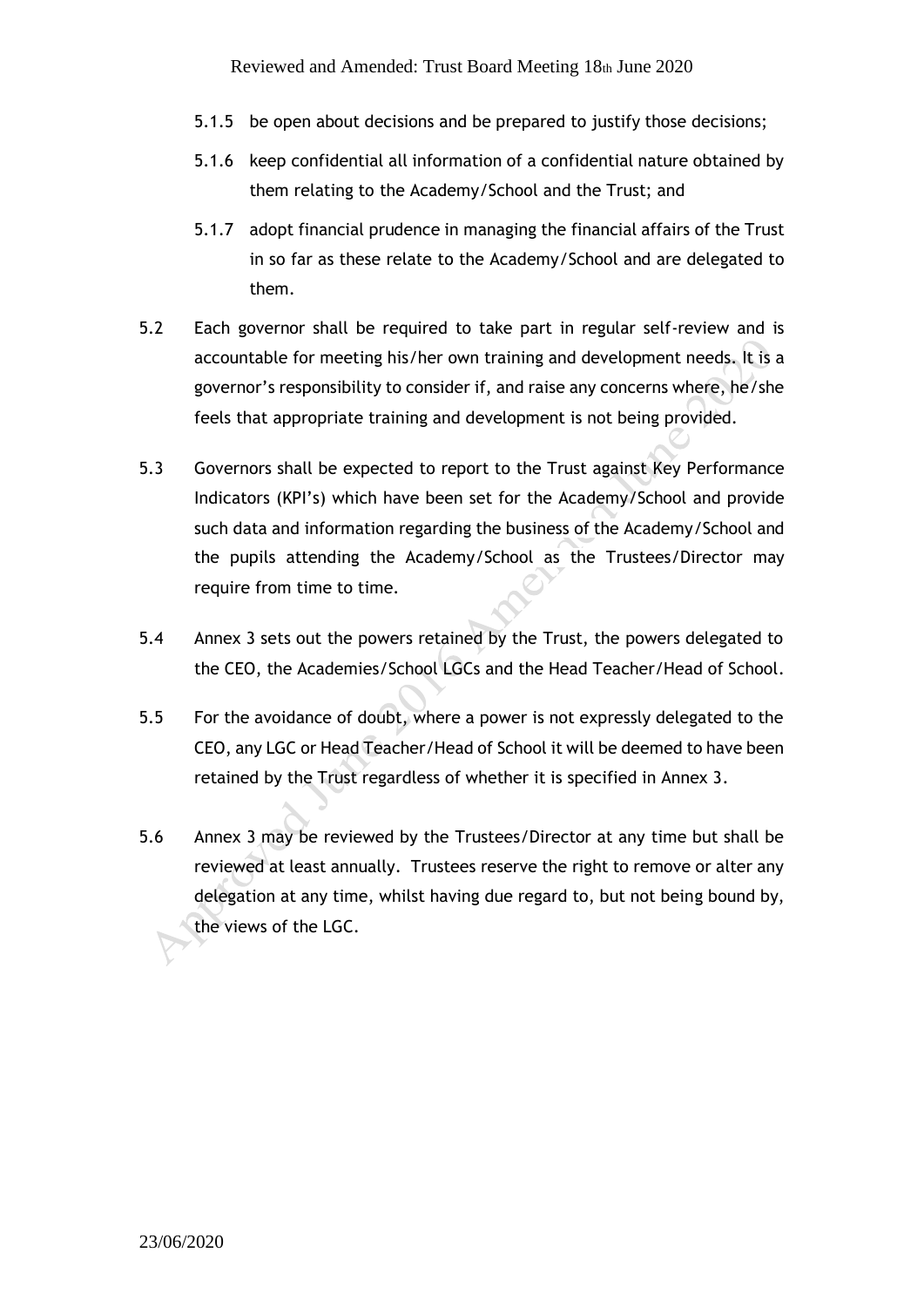# **Annex 1 – Appointment and Removal of Governors**

## **1 Staff governors**

- 1.1 The Trustees/Directors shall invite nominations from all staff employed under a contract of employment or a contract for services or otherwise engaged to provide services to the Academy/School and, where there are any contested posts, shall hold an election by a secret ballot.
- 1.2 All arrangements for the calling and the conduct of the election and resolution of questions as to whether any person is an eligible candidate shall be determined by the Trustees/Directors. The Trustees/Directors may delegate the running of the election to the LGC. colla

## **2 Parent governors**

- 2.1 Parent governors of the LGC shall be elected by parents of registered pupils at the Academy/School. He or she must be a parent of, or have parental responsibility for, a pupil at the Academy/School at the time when he or she is elected.
- 2.2 The Trustees/Directors shall make all necessary arrangements for, and determine all other matters relating to, an election of the parent governors. The Trustees/Directors may delegate the running of the election to the LGC.
- 2.3 Where a vacancy for a parent governor is required to be filled by election, the Trustees/Directors shall take such steps as are reasonably practical to secure that every person who is known to them to be a parent of a registered pupil at the Academy/School is informed of the vacancy and that it is required to be filled by election, informed that he/she is entitled to stand as a candidate, and vote at the election, and given an opportunity to do so.
- 2.4 Any election of persons who are to be the parent governors which is contested shall be held by secret ballot. The arrangements made for the election of the parent governors shall provide for every person who is entitled to vote in the election to have an opportunity to do so by post or, if he prefers, by having his ballot paper returned to the Academy/School by a registered pupil at the Academy/School.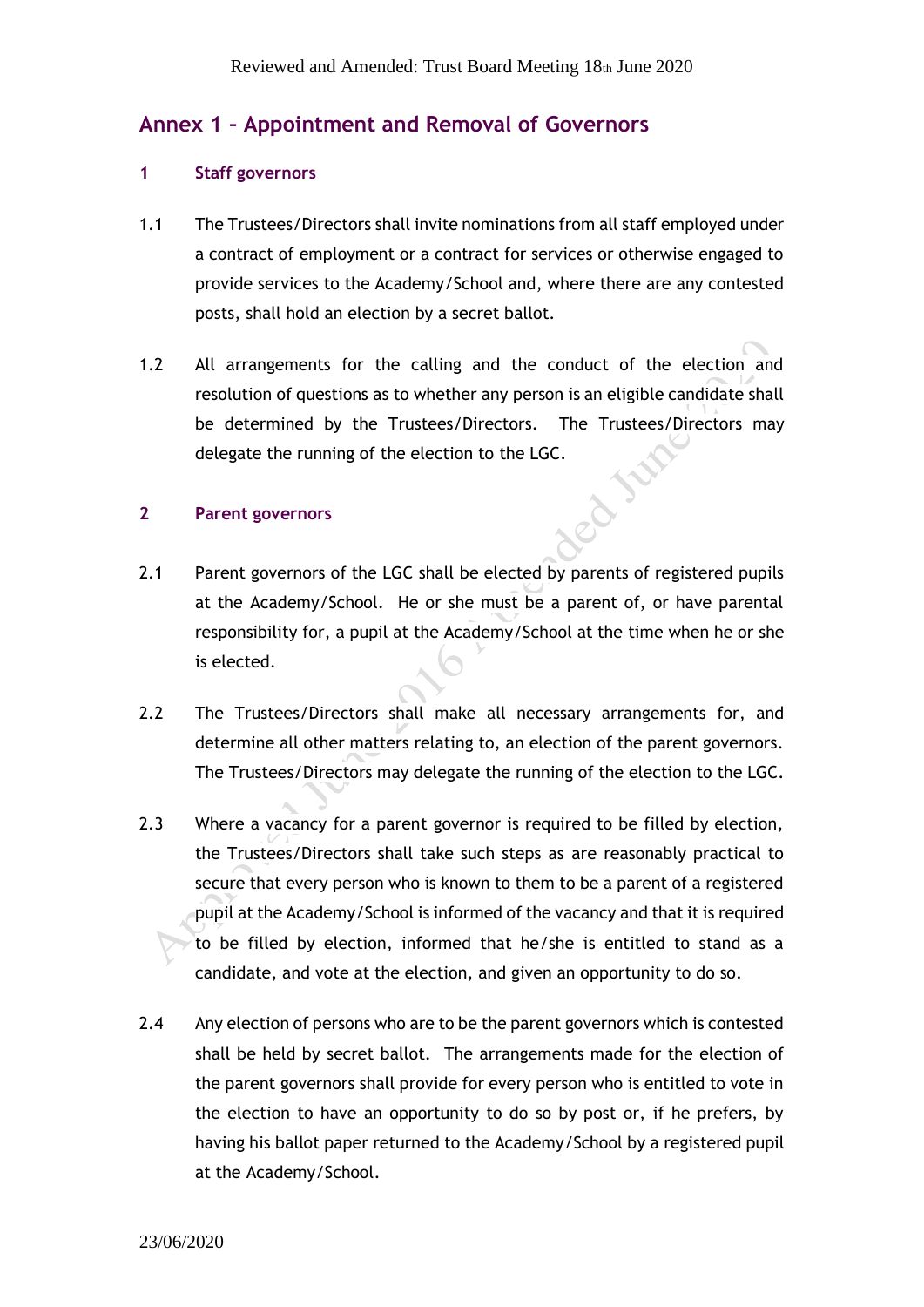2.5 Where the number of parents standing for election is less than the number of vacancies, the Trustees/School may appoint a person who is the parent of a registered pupil at the Academy/School or, where it is not reasonably practical to do so, a person who is the parent of a registered pupil of another Academy/School run by the Trust.

## **3 Co-opted governors**

- 3.1 Co-opted governors of the LGC shall be appointed by the Trustees/Directors. He or she must be:
	- a) a person who lives or works in the community served by the Academy/School; or
	- b) a person who, in the opinion of the Trustees/Directors, has the necessary skills set and is committed to the government and success of the Academy/School.
- 3.2 The Trustees/Directors may not appoint an employee of the Trust as a coopted governor.

# **4 Term of office**

- 4.1 The term of office for any governor shall be [4] years, save for the Head of the Academy/School (as applicable) who shall remain a governor until he or she ceases to work at the Academy/School.
- 4.2 Subject to remaining eligible to be a particular type of governor, any person may be re-appointed or re-elected to the LGC. A governor maybe reappointed for consecutive periods not exceeding 8 years in total save for exceptional circumstances for an additional term of not more than 12 months, but thereafter a governor shall not be eligible for re-appointment until two years after his or her retirement.

## **5 Resignation and removal**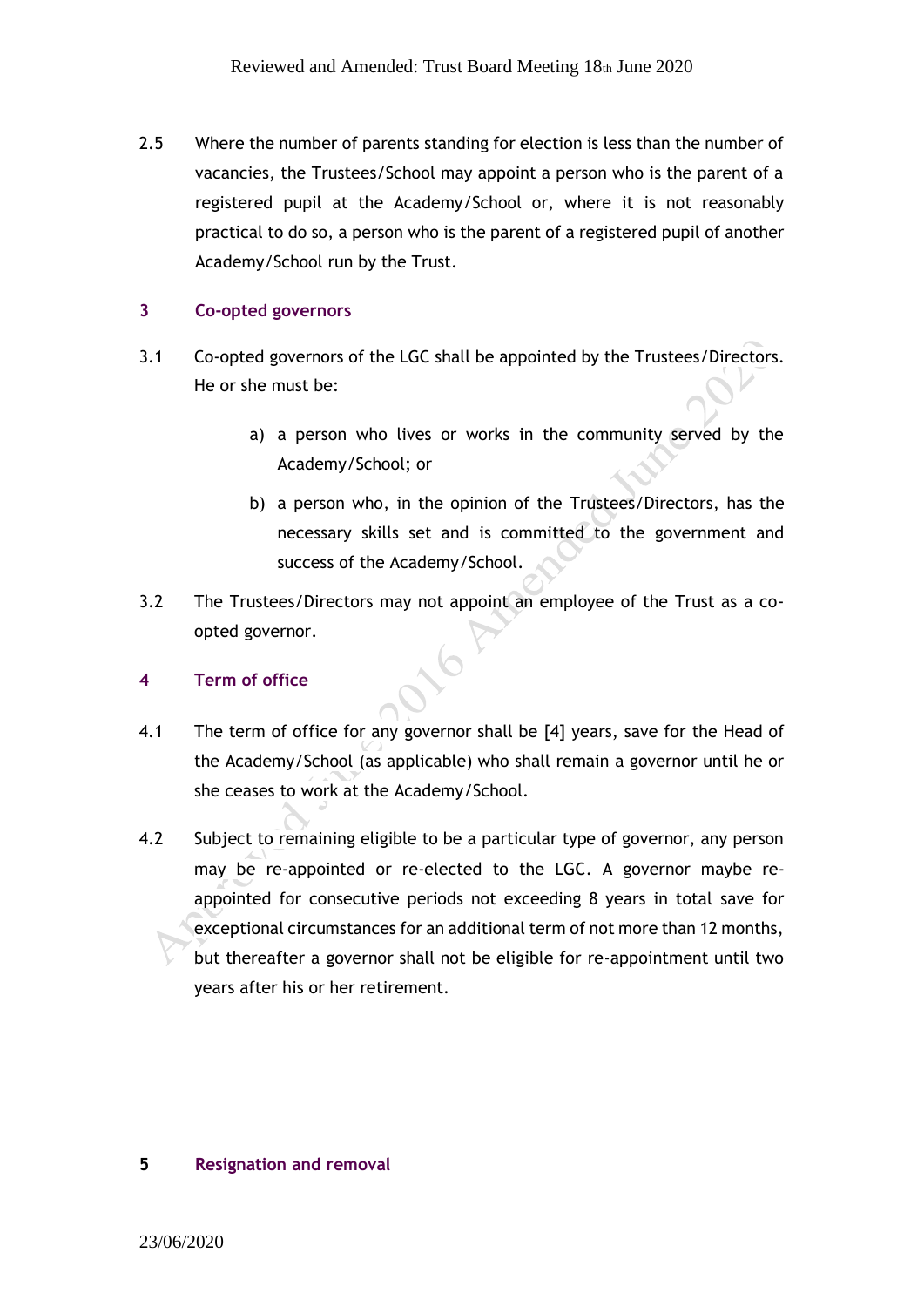- 5.1 A person serving on the LGC shall cease to hold office if:
	- a) he/she resigns his office by giving notice in writing to the clerk of the LGC;
	- b) the Principal or a staff governor ceases to work at the Academy;
	- c) the Trustees/Directors terminate the appointment of a governor whose presence or conduct is deemed by the Trustees/Directors, at their sole discretion, not to be in the best interests of the Trust or the Academy.
- 5.2 For the avoidance of doubt, a parent governor shall not automatically cease to hold office solely by reason of their child ceasing to be a pupil at the Academy.
- **6 Disqualification of governors of the LGC**
- 6.1 A person shall be disqualified from serving on the LGC if he/she would not be able to serve as a Director in accordance with Articles 68-80 of the Articles.
- **7 Appointment and removal of Chair and Vice Chair**
- **7.1** The Chair and Vice Chair of the LGC shall be appointed by the Trustees/Directors and may be removed from office by the Trustees/Directors at any time.
- 7.2 The term of office of the Chair and Vice Chair shall be 2 year. Subject to remaining eligible to be a governor, any governor may be re-appointed as Chair or Vice Chair of the LGC.
- 7.3 The Chair and Vice Chair may at any time resign his office by giving notice in writing to the Trustees/Directors. The Chair or Vice Chair shall cease to hold office if:
	- a) He/she ceases to serve on the LGC;
	- b) He/she is employed by the Trust whether or not at the Academy/School; or
	- c) in the case of the Vice Chair, he/she is appointed to fill a vacancy in the office of the Chair.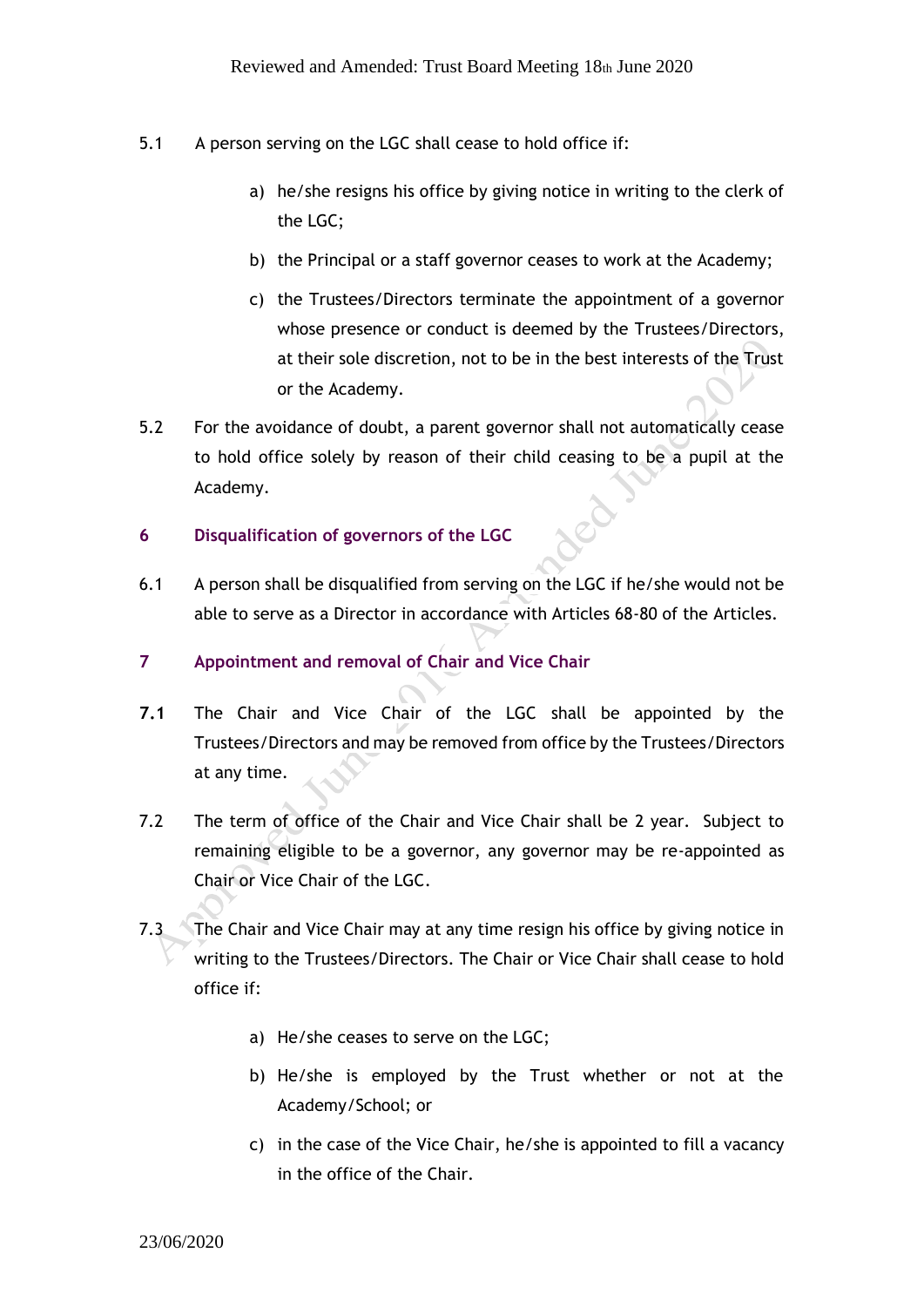7.4 Where the Chair is absent from any meeting or there is at the time a vacancy in the office of the Chair, the Vice Chair shall act as the chair for the purposes of the meeting. Where the Vice Chair is also absent from the meeting or there is at the time a vacancy in the office of Vice Chair, the governors of the LGC shall elect one of their number to act as chair for the purposes of that meeting.

## **8 Committees**

- 8.1 Subject to the prior agreement of the Trustees/Directors, the LGC may establish subcommittees who may include individuals who are not members of the LGC, provided that such individuals are in a minority.
- 8.2 The LGC may delegate to a subcommittee or any person serving on the LGC, subcommittee, Head or any other holder of an executive office, such of their powers or functions as they consider desirable. Any such delegation may be made subject to any conditions either the Trustees/Directors or the LGC may impose and may be revoked or altered. The person or subcommittee shall report to the LGC in respect of any action taken or decision made with respect to the exercise of that power or function at the meeting of the LGC

immediately following the taking of the action or the making of the decision.

# **Annex 2 – Proceedings of the LGC**

- **1. Meetings**
- 1.1 The LGC shall meet at least once in every term and shall hold such other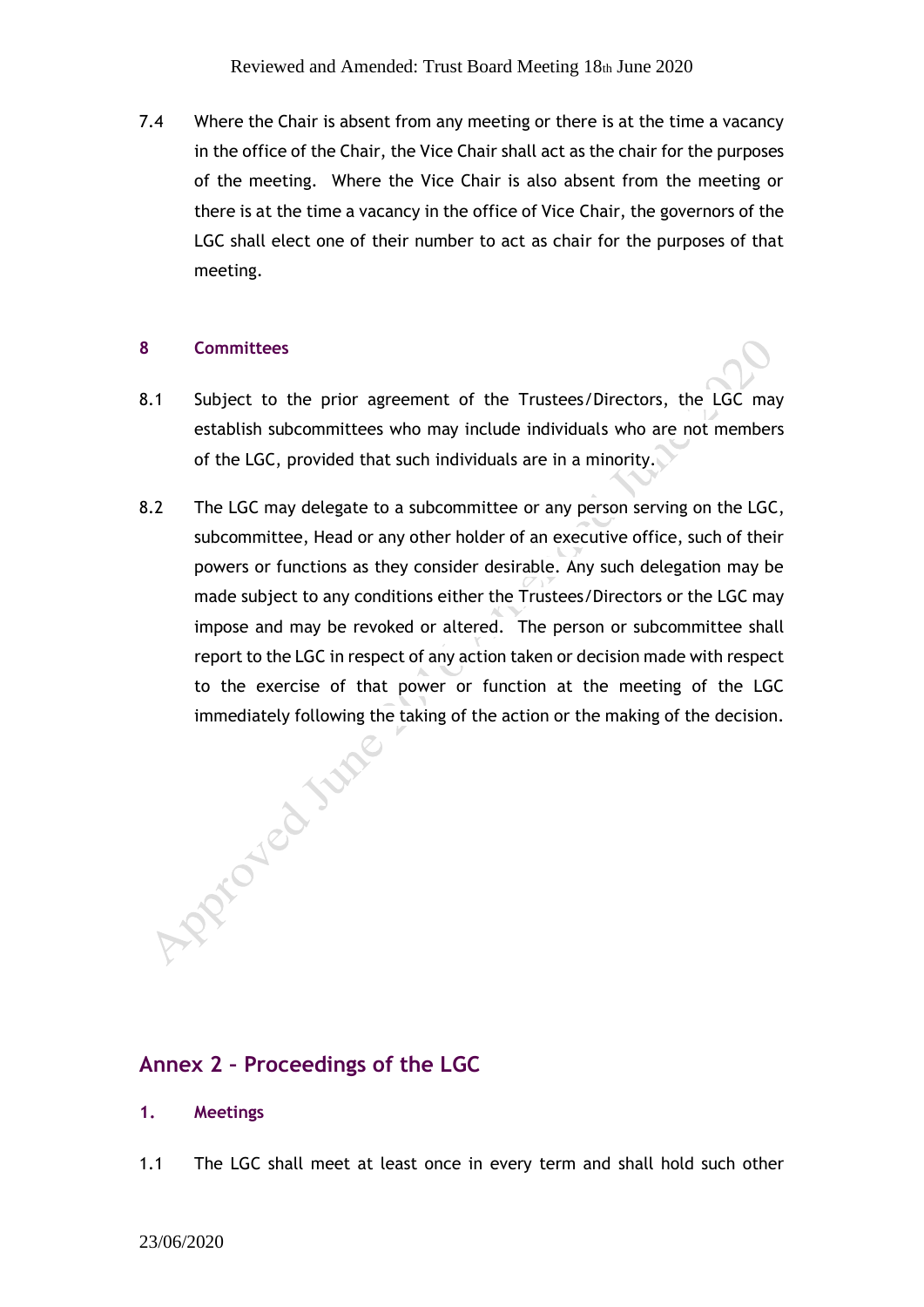meetings as may be necessary.

- 1.2 Meetings of the LGC shall be convened by the clerk to the LGC, who shall send the governors written notice of the meeting and a copy of the agenda at least seven clear days in advance of the meeting. Where there are matters demanding urgent consideration, the Chair or, in his/her absence, the Vice-Chair, may waive the need for seven days' notice of the meeting and substitute such notice as he/she thinks fit.
- 1.3 Any governor shall be able to participate in meetings of the governors by telephone or video conference provided that he has given reasonable notice to the clerk of the LGC and that the governors have access to the appropriate equipment.
- 1.4 The convening of a meeting and the proceedings conducted thereat shall not be invalidated by reason of any individual not having received written notice of the meeting or a copy of the agenda thereof or any defect in the election, appointment or nomination of any person serving on the LGC.

## **2. Quorum**

The quorum for a meeting of the LGC, and any vote on any matter at such a meeting, shall be any three of the governors of the LGC, or, where greater, any one third (rounded up to a whole number) of the total number of governors of the LGC at the date of the meeting, which must include at least one governor appointed by the Trust.

# **3. Voting**

- 3.1 Every matter to be decided at a meeting of the LGC shall be determined by a majority of the votes of the governors present and entitled to vote on the matter. Every governor shall have one vote. Where there is an equal division of votes, the Chair of the meeting shall have the casting vote. A governor may not vote by proxy.
- 3.2 Any governor who is also an employee of the Trust shall withdraw from that part of any meeting of the LGC at which his remuneration, conditions of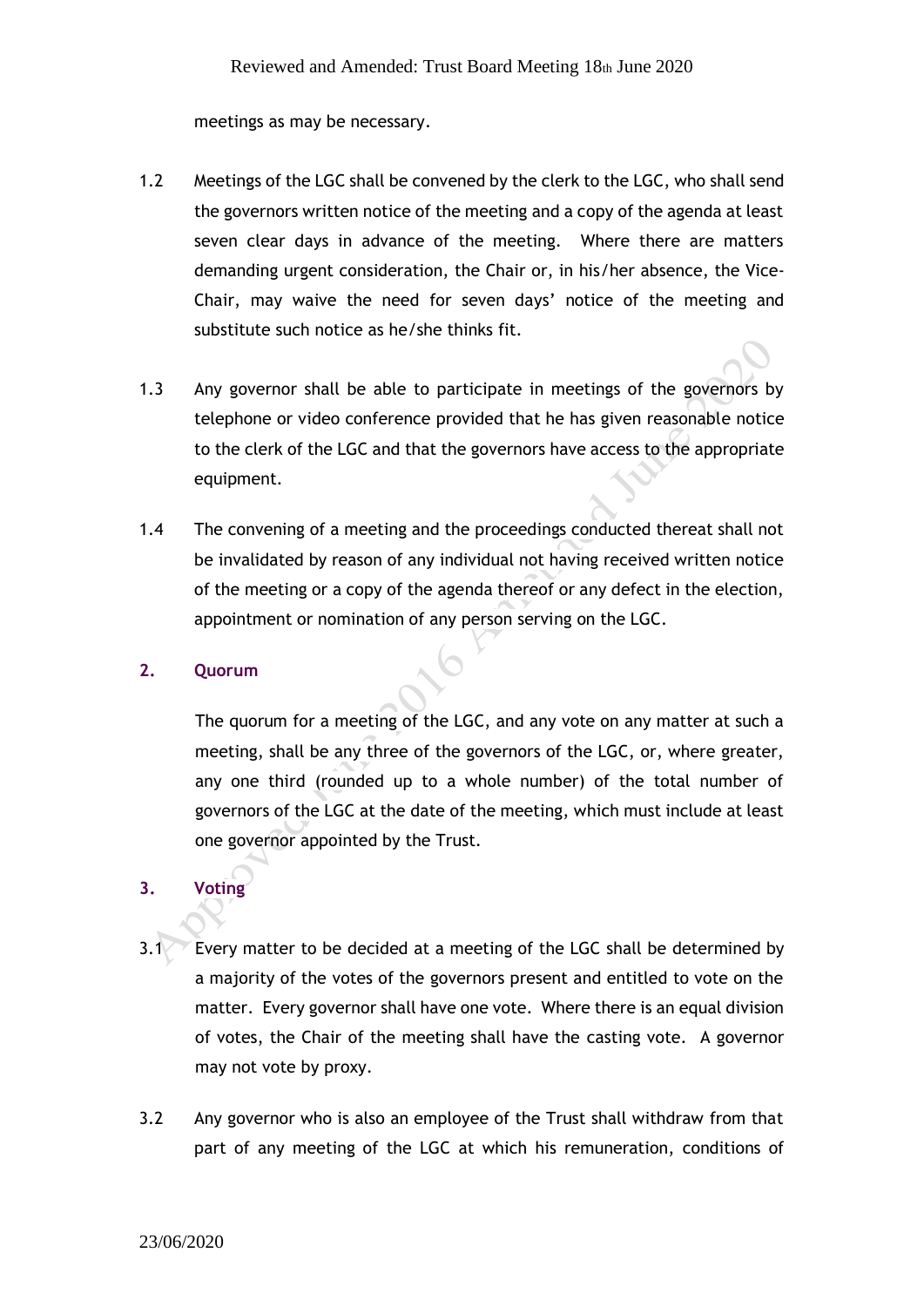service, promotion, conduct, suspension, dismissal or retirement are to be considered.

3.3 A resolution in writing, signed by all the governors shall be valid and effective as if it had been passed at a meeting of the governors duly convened and held. Such a resolution may consist of several documents in the same form, each signed by one or more of the governors.

## **4 Conflicts of Interest**

- 4.1 Any governor who has or may have any direct or indirect duty or personal interest (including but not limited to any Personal Financial Interest (as defined below)) which conflicts or may conflict with his/her duties as a governor of the LGC shall disclose that fact to the LGC as soon as he/she becomes aware of it. A person must absent himself/herself from any discussions of the LGC in which it is possible that a conflict will arise between his/her duty to act solely in the interests of the Academy/School and any duty or personal interest (including but not limited to any Personal Financial Interest).
- 4.2 A governor of the LGC has a Personal Financial Interest if he/she, or any child, stepchild, parent, grandchild, grandparent, brother, sister or spouse of the governor or any person living with the governor as his or her partner, is in the employment of the Trust or is in receipt of remuneration or the provision of any other benefit directly from the Trust or in some other way is linked to the Trust or the Academy/School.

## **5 Minutes of meetings**